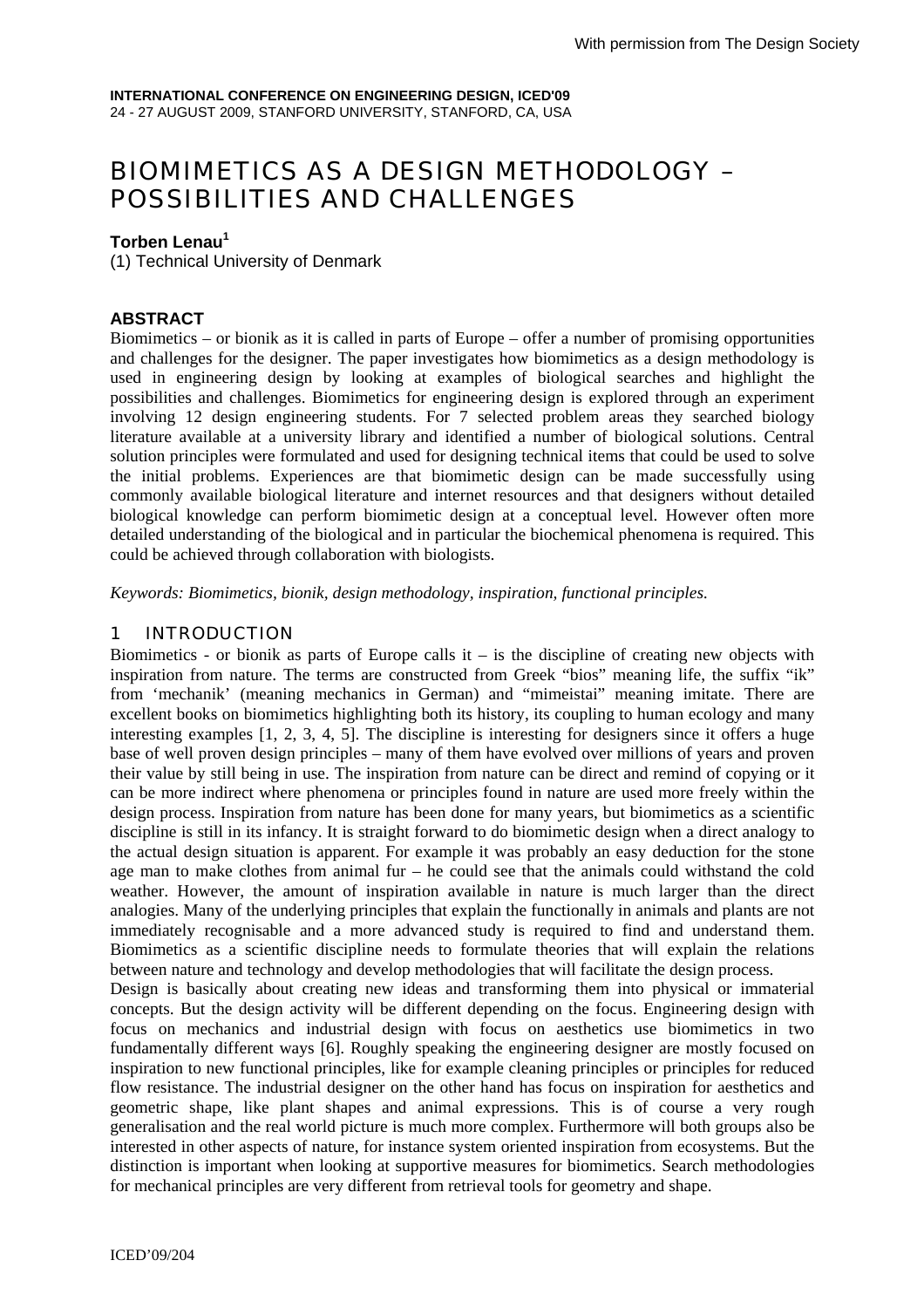## 2 BIOMIMETICS FOR ENGINEERING DESIGN

Using biomimetics for engineering design involves a number of steps as illustrated in figure 1. The steps are 1) a search for relevant analogies, 2) a proper analysis of the biological solutions, 3) interpretation and identification of design principles and, 4) design of the desired artifact [7, 8]. The search most often requires refinement activities where the search area is widened as well as focused.

Basically a biomimetic search can be done using different sources of biological information. The biomimetic group at University of Toronto [7] uses a biology text in computer-searchable format, a digital version of the standard university biological textbook "Life, The Science of Biology" [9]. Text strings used in searches are functional keywords, to increase the chances of finding deep, rather than superficial analogies that contain functional similarities. This is an excellent source, but it has three limitations. One is that researchers and designers without the online access can not use it. Another is that although the amount of knowledge in the biology book is large it does not include the findings from recent biology research. A third limitation is the terminology – the book is written to biology students and can be difficult to understand for people without basic biology knowledge.

Another source obvious to researchers is the scientific literature in the form of books and journal papers. Within the last years this has become even easier since on-line searches can be accessed through most University libraries. The experiment described in this paper uses this source which overcomes the first two limitations mentioned above.

The Toronto group point at a significant challenge in the search phase, namely the translation between engineering keywords and biological equivalents. Their work seeks to overcome this challenge using natural language analysis and a method for generating biologically meaningful keywords from engineering keyword terms described in the Functional Basis [10, 11].



*Figure 1. Biomimetic design methodology* 

## 3. THE EXPERIMENT

An experiment has been set up to explore the usefulness of the biomimetic method for engineering design using commonly accessible biological literature. The experiment involved 12 engineering design students in their final  $4<sup>th</sup>$  or  $5<sup>th</sup>$  year. The students were familiar with design methodology and have extensive experience with product development projects. Their motivation for participating in the experiment was apart from course credit a desire to get acquainted with the huge solution space that nature represents.

The experiment was structured in the following steps: introduction, problem area, biological search, interpretation and design.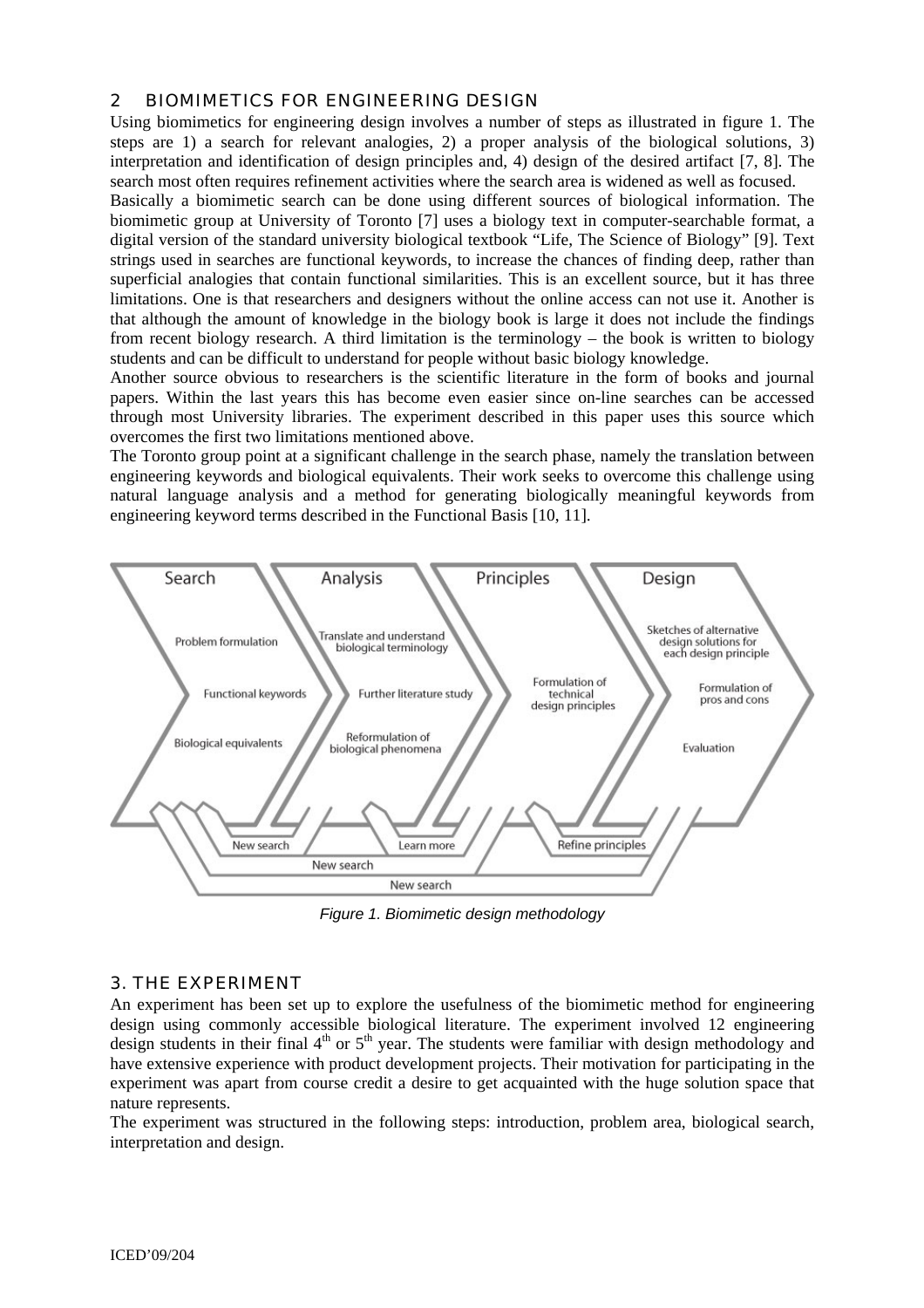## **3.1 Introduction**

The introduction comprised examples of previous biomimetics work and description of some of the success histories like the Velcro, the self-cleaning lotus flower and hydrodynamic shark skin. Attention was drawn to the search methodology shown in figure 1 and to the importance of using the functional need in the problem area when searching the biology domain.

### **3.2 Problem area**

To mimic a normal design situation and at the same time ensure the continued motivation for the participants, a number of problem areas were identified through a brain storming session. The brain storming was carried out using A0-size of white paper where the participants wrote down areas from our daily life that they thought needed improvement. This was done in groups of 2-3, and after 10-15 minutes the papers were passed to another group which continued the work. The papers were placed on the wall and 'in plenum' a short list of the 18 most important areas was selected. Examples of the areas were 'storage of food', 'cleaning' and 'water cleaning'. Each participant chose one area for the continued work. After one days work the interim search results were evaluated 'in plenum' based on their potential and on the ease of exploring the area. Some topics required a more detailed biochemical understanding and were deselected. The resulting 7 problem areas are shown in table 1.

*Table 1. Selected problem areas and primary search words. A \* (asterisk) in the word find more versions of the word, e.g. sens\* searches both sense and sensing.* 

|    | Problem area                                   | <b>Search words</b>                       |
|----|------------------------------------------------|-------------------------------------------|
| 1. | Energy efficient movement on water (walk on    | Locomotion, movement, water running,      |
|    | water)                                         | biomechanics, water surface               |
| 2. | Energy efficient movement in rugged terrain    | Locomotion, energy, efficiency            |
| 3. | Mechanical energy storage, short duration high | Locomotion, energy, storage               |
|    | impact energy in/output <-> long lasting low   |                                           |
|    | impact energy in/output                        |                                           |
| 4. | Navigation                                     | Navigation, orientation, positioning,     |
|    |                                                | migration                                 |
| 5. | Active lumination in darkness                  | Light, (bio)luminescence, glow, emit      |
| 6. | Detection of victims in catastrophes           | Detection, sens*, signal*, perception,    |
|    |                                                | sensation                                 |
| 7. | Prevention of personal attack                  | Defence, evasive behaviour, antipredator, |
|    |                                                | prey, predator                            |

## **3.3 Biological search**

For each of the problem areas listed in table 1 a biological search was carried out over a period of 4 days. The place was a library at a university with a significant biological department. This gave access to a comprehensive amount of biological literature in paper form and online access to many of the important biological bibliographic databases and online journals.

One of the first challenges was the identification of suitable biological keywords. Different approaches were pursued. One was to search the biology books and the internet for central keywords to explore if significant amounts of relevant results could be found.

| Table 2. search strategy example 'walk on water' |  |
|--------------------------------------------------|--|
|--------------------------------------------------|--|

| animals                  |     | water interface  |     | locomotion      |
|--------------------------|-----|------------------|-----|-----------------|
| or basilisk lizard       |     | or water surface |     | or movement     |
| or basiliscus plumifrons |     | or water running |     | or running      |
| or basiliscus basiliscus | and |                  | and | or biomechanics |
| or basiliscus vittatus   |     |                  |     |                 |
| or jesus lizard          |     |                  |     |                 |

For example for problem area 1 the initial search was "animal" combined with "movement", "water surface", "swimming" and "efficiency" and it did not induce any yield. A google search pointed at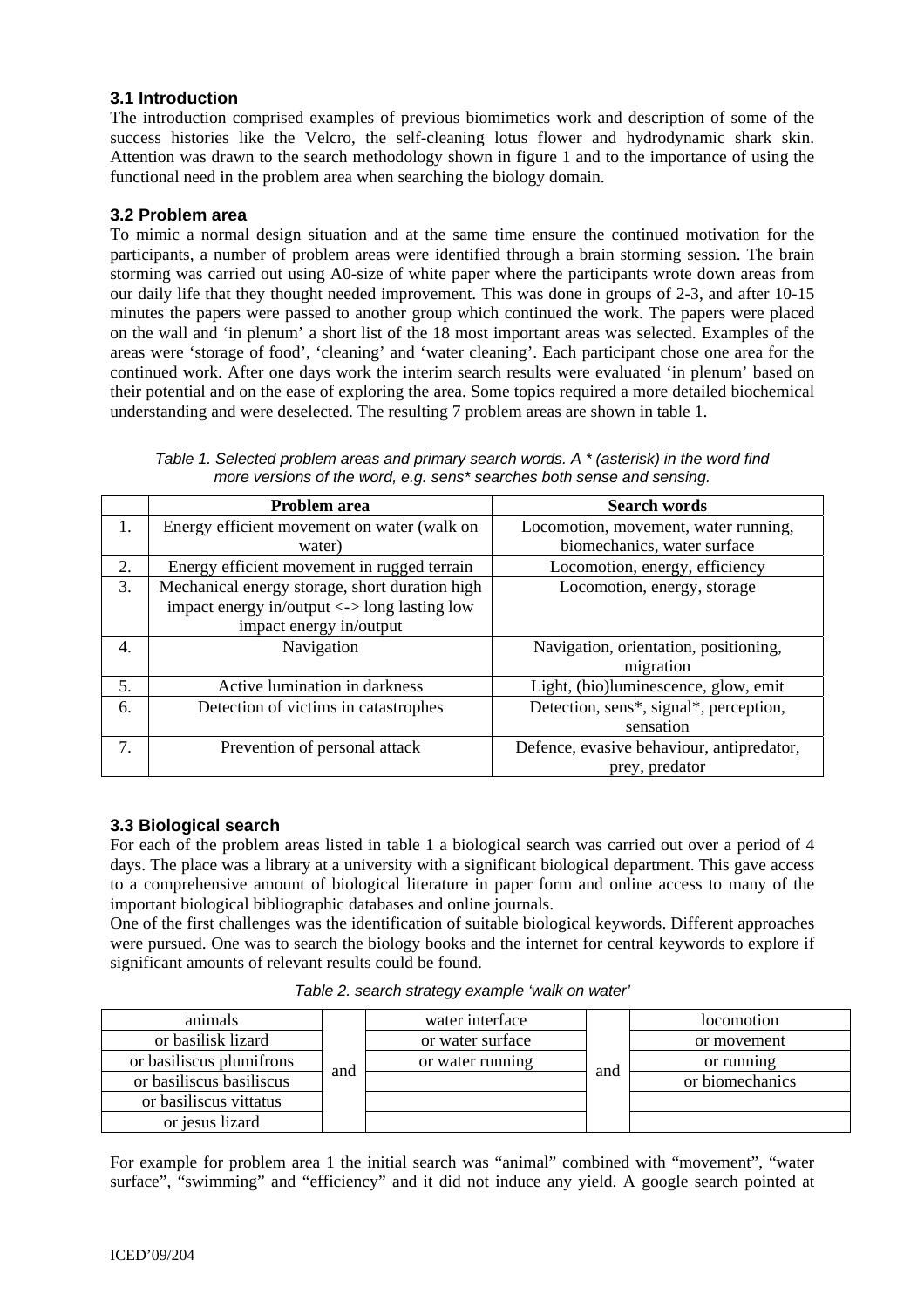wikipedia [12] and an article on the Basilisk lizard. Here the right biological search words were found: Animal locomotion on the surface layer of water. Another approach was to define a search strategy by selecting significant keywords (that seamed likely to result in search results) and find a number of synonyms for each one. These were used in a logical 'and' and 'or' search like illustrated in table 2 and 3 to search scientific journals. In both cases significant amounts of relevant search results were found. Additional search strategies included identification of central authors and research groups when interesting biological phenomena were identified. Reference lists in books and journals were also very helpful.

| and       | Movement            | Energy     | Efficiency | Velocity | Terrain    |
|-----------|---------------------|------------|------------|----------|------------|
| <b>or</b> | Motion              | Energetics | Effectiv*  | Speed    | Surface    |
|           | Locomotion          | Energ*     | Reduct*    | Pace     | Terrestri* |
|           | <b>Biomechanics</b> | Power      | Efficien*  | Rate     | Ground     |
|           | Kinematics          |            |            |          | Country    |
|           | Move*               |            |            |          |            |
|           | $Glid*$             |            |            |          |            |
|           | Wind*               |            |            |          |            |
|           | Walk*               |            |            |          |            |
|           | Run*                |            |            |          |            |
|           | Gallop*             |            |            |          |            |
|           | Trot*               |            |            |          |            |
|           | $Crawl*$            |            |            |          |            |
|           | Sprawl*             |            |            |          |            |
|           | Tint*               |            |            |          |            |
|           | Roll*               |            |            |          |            |

*Table 3. search strategy example 'Energy efficient movement in rugged terrain'* 

An interesting finding was that the increasing amounts of videos available on the internet at places like Youtube [13] offered a valuable supplement to many of the written sources found at the library. This is especially the case for the dynamic phenomena that are much easier to comprehend when seen 'in action'.

Books were found using the normal library search system and by browsing the shelves around an interesting book. Journal papers were identified with the help of bibliographic databases like Biosis Previews [14] and Zoological record [15]. They distinguish themselves on the quality of the information since all papers listed in the databases are peer reviewed. However good results are also found in other sources like wikipedia [12], google scolar [16], more general google searches [17] and youtube [13]. The evaluation of the knowledge quality is here left to the reader, since only limited quality assurance is applied in those sources. Biosis Previews [14], Zoological record [15] and the library search system [18] only searches the title, author and abstract sections of the articles while google scolar [16], google [17] and Jstor [19] use full text searches.



*Figure 2. Basilisk Lizard [13, photo C. Horwitz] and the forces acting on the driving leg [22]*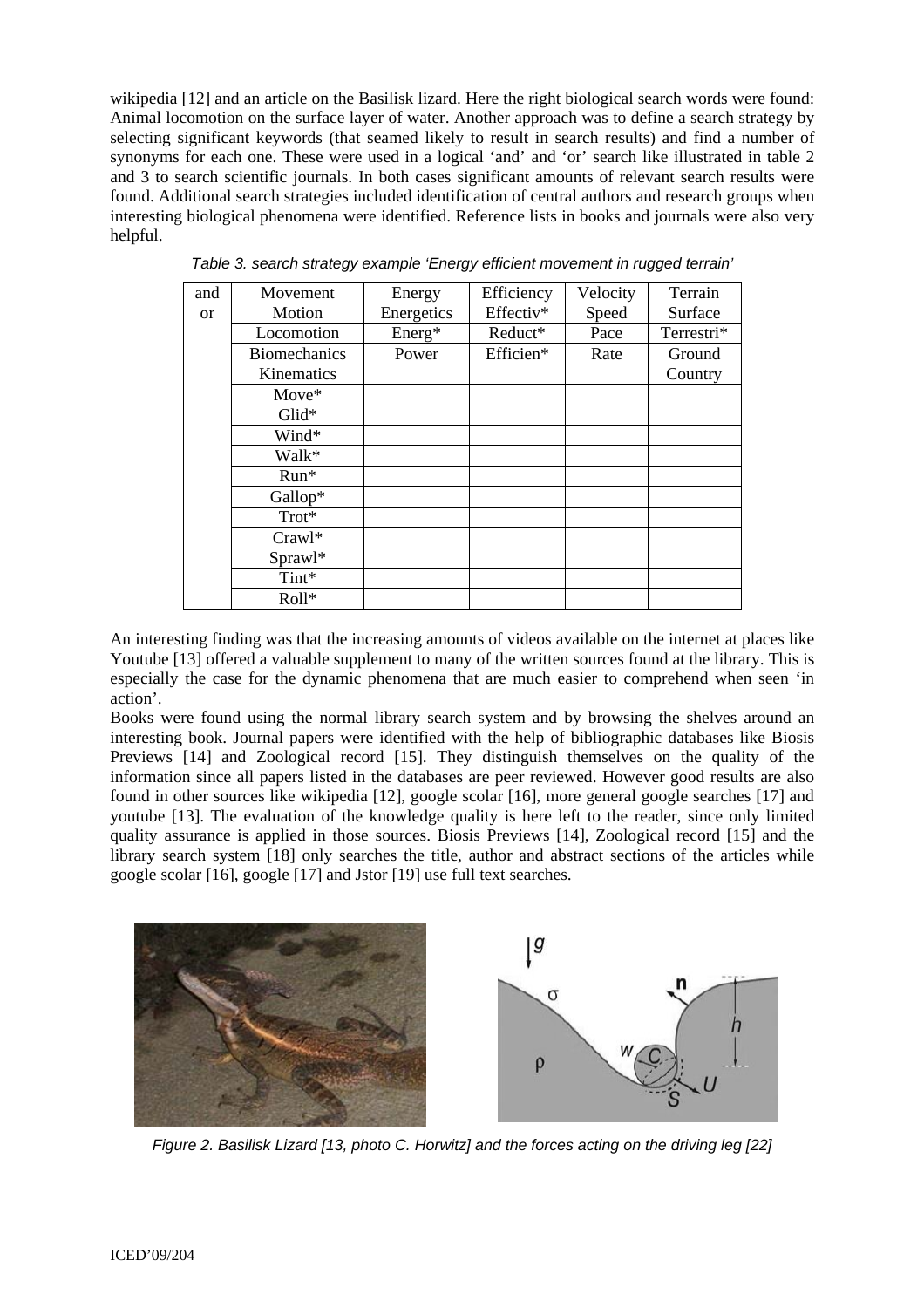To illustrate how the biological search was carried out we can look at the work done for the first problem 'Energy efficient movement on water (walk on water)'. A number of animals and insects capable of walking on water were identified in 2 books describing the motion of various animals [20, 21] using the search words 'animal locomotion' in [18]. When 'water' was added to the search string no results was found. The interest in the area was not only the dream of walking on water, but a desire to find more energy efficient principle for water traffic. It was assumed that more energy efficient motion were possible when the creatures did not break the water surface. The basilisk lizard (figure 2) was selected for further study since it weights up to 200 grams and is much larger than the insects. Good literature were fairly quickly identified through Biosis [14], Zoologial records [15] and Google scolar [16].

To illustrate the differences between the various search sources a small test was made. Different search strings were formulated and used in a range of the sources as shown in table 4.

Apart from simple search strings 2 more complex combined search strings were used .The one more complex search word combination SWC1 was

• (Animals OR Basilisk lizard OR Basiliscus plumifrons OR Basiliscus basiliscus OR Basiliscus vittatus OR Jesus lizard) AND ("Water interface" OR "water surface" OR "water running") AND (Locomotion OR movement OR running OR biomechanics).

The other more complex search word combination SWC2 was

• (Basilisk lizard) AND ("Water interface" OR "water surface" OR "water running") AND (Locomotion OR movement OR running OR biomechanics).

To evaluate the relevance of the search results the first 10 results were examined and evaluated as either not relevant (marked red in table 4), of some relevance (marked yellow in table 4) and highly relevant (marked green in table 4).

The test shows that some of the simple search string could deliver fair results – in particular when the name of the animal was known. However the more complex search strings were able to encircle detailed knowledge on the topic. So it is worth the effort to use the time and be careful in formulating good search strategies.

| Search term      | Google $[17]$ | Google         | Library        | Bibliograph    | <b>Bibliograph</b> | JStor $[19]$ – |
|------------------|---------------|----------------|----------------|----------------|--------------------|----------------|
|                  |               | scollar $[16]$ | search         | database<br>ic | database<br>ic     | full<br>text   |
|                  |               |                | system $[18]$  | <b>BIOSIS</b>  | Zoological         | search         |
|                  |               |                |                | [14]           | records $[15]$     |                |
| "Walk<br>on      | 1.450.000     | 2.080          |                | 463            | 645                | 18             |
| water"           |               |                |                |                |                    |                |
| Lizard           | 26.600.000    | 116.000        | 38             | 497            | 795                | 868            |
| <b>Basilisk</b>  | 53.700        | 2.640          | $\theta$       | 333            | 803                | 137            |
| lizard           |               |                |                |                |                    |                |
| Jesus lizard     | 2.000.000     | 7.050          | $\theta$       | 326            | 797                | 448            |
| "Jesus           | 403.000       | 39             | $\overline{0}$ | 326            | 797                |                |
| lizard"          |               |                |                |                |                    |                |
| SWC <sub>2</sub> | 1370          | 168            | $\theta$       | 198            | 58                 | 21             |
| SWC1             | 94            | 15             | $\overline{0}$ | 7              | 14                 | <b>Search</b>  |
|                  |               |                |                |                |                    | string<br>to   |
|                  |               |                |                |                |                    | long           |

*Table 4. Statistics for search for problem area 1. Colour code based on first 10 hits: red: not relevant, yellow: some relevance, green: highly relevant .* 

Table 5 list many of the findings from the searches on the 7 problem areas. The left column describes biological phenomena that solves the problem area in question. As it can be seen was it possible to identify many different relevant biological phenomena even though the search was focused on the macro level, i.e. animals and plants and their overall behaviour. The right column describes how the biological phenomena work. In many cases the principles explaining the phenomena were available in the literature but it was more difficult to find quantitative data. For example is the light producing mechanism in fireflies and bacteria well explained but data on the light intensity is very scarce. The reason is that biologists are focused on the biological behaviour. For biologists is the relevant information that the light specs can be seen of fireflies of the other sex – not necessarily a measure-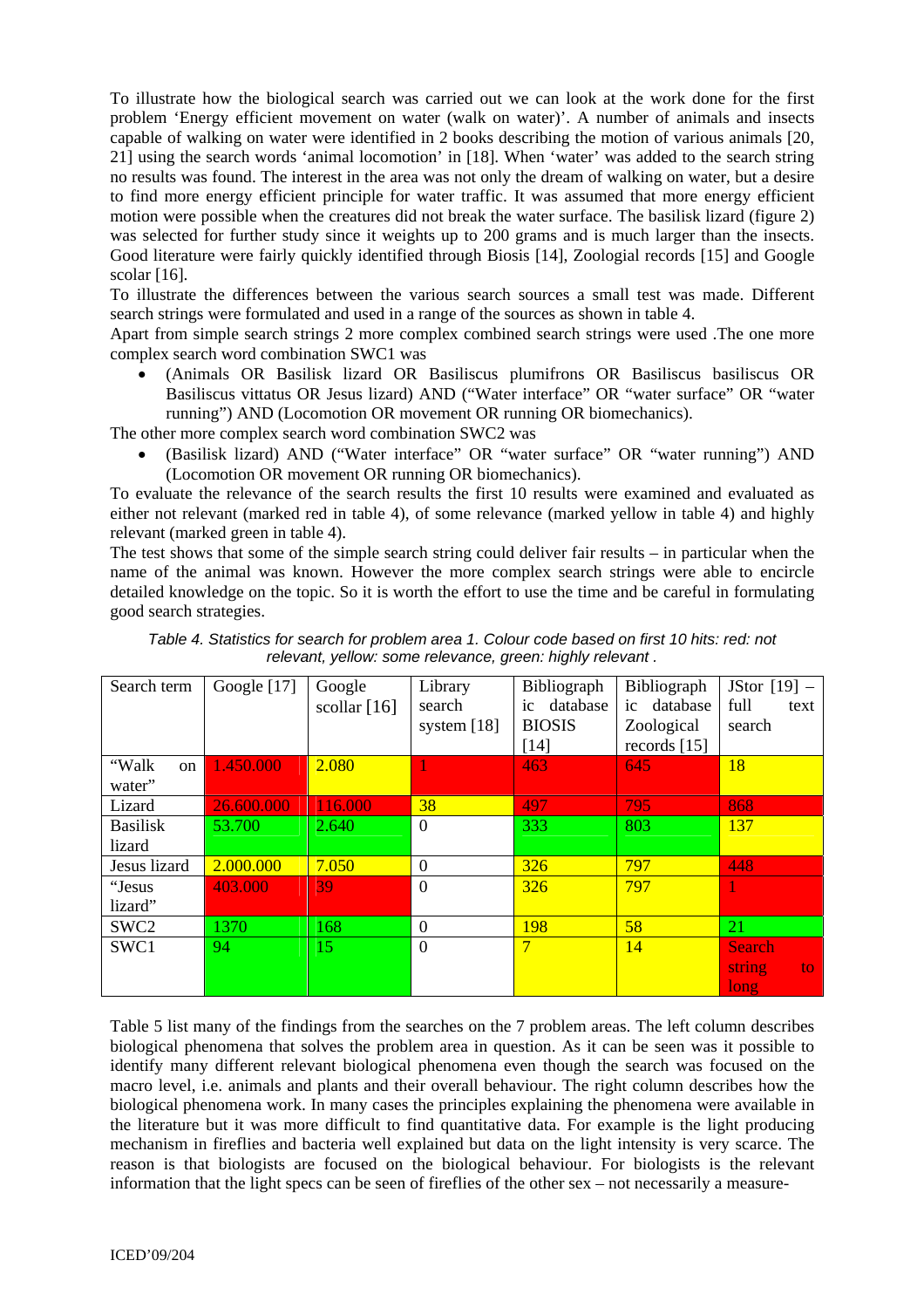|  |  |  |  |  |  | Table 5. Examples on biological solutions for the 7 problem areas. |
|--|--|--|--|--|--|--------------------------------------------------------------------|
|--|--|--|--|--|--|--------------------------------------------------------------------|

|                  | <b>Examples of biological phenomena</b>                                                                                                                                                                                                                                                                                                                                       | <b>Behavior or biological function</b>                                                                                                                                                                                                                                                                                                                                                                                                                                                                                                                                                                                                                                                                                                                                                                                                                       |
|------------------|-------------------------------------------------------------------------------------------------------------------------------------------------------------------------------------------------------------------------------------------------------------------------------------------------------------------------------------------------------------------------------|--------------------------------------------------------------------------------------------------------------------------------------------------------------------------------------------------------------------------------------------------------------------------------------------------------------------------------------------------------------------------------------------------------------------------------------------------------------------------------------------------------------------------------------------------------------------------------------------------------------------------------------------------------------------------------------------------------------------------------------------------------------------------------------------------------------------------------------------------------------|
| 1.<br>2.         | Lizards<br>$\bullet$<br>Water strider<br>$\bullet$<br>Fisher spiders<br>٠<br>Swimmers, e.g. penguins with<br>٠<br>reduced water resistance<br><b>Sharks</b><br>reduced<br>with<br>water<br>6<br>resistance<br>Jump, e.g. kangaroos<br>٠<br>two-legged walk/running,<br>٠<br>four-legged walk/trot/gallop,<br>crawling, sprawling,<br>gliding,<br>wheels (golden wheel spider) | The lizard runs on two legs on the water surface by<br>$\bullet$<br>continually and quickly striking the water surface<br>with the hind legs in order to escape predators<br>Water striders and fisher spiders stay on top of the<br>$\bullet$<br>water surface thanks to the surface tension allowing<br>them to live and hunt on water<br>Swimmers use hydrophobic surfaces to reduce drag<br>٠<br>Sharks have small scales that reduces drag<br>$\bullet$<br>Energy efficiency of land transport depends on the<br>$\bullet$<br>roughness of the surface and on the purpose of<br>movement: Hunting/escape or migration, and on the<br>manoeuvrability.<br>Walking or jumping on two or more legs is often the<br>$\bullet$<br>most energy efficient way motion on rugged terrain.<br>Kangaroos jumping are very energy efficient at fast<br>٠<br>speeds. |
| 3.               | Cuticle and resilin in insects,<br>$\bullet$<br>resonance and eigenfrequency in<br>insects and lizards,<br>catapult mechanism in fleas and<br>grasshoppers<br>mousetrap mechanism in trap jaw<br>٠<br>ants,<br>prestressing mechanism in guinea<br>fowl birds,<br>kangaroos<br>$\bullet$                                                                                      | Many animals need to make a sudden attack or<br>$\bullet$<br>escape and therefore store mechanical energy that<br>allow them to move quickly for a short distance.<br>When prey is fast there is a need for a fast catching<br>$\bullet$<br>mechanism like the ant with trap jaws<br>High frequency wing strokes in insects rely on a<br>$\bullet$<br>resonance mechanism<br>Efficient locomotion often store energy in tendons<br>$\bullet$<br>and muscles                                                                                                                                                                                                                                                                                                                                                                                                  |
| $\overline{4}$ . | Magnetotactic bacteria,<br>$\bullet$<br>migrating birds (e.g. a Robin) and<br>turtles can be magnetosensitive,<br>many insects senses polarized<br>٠<br>light in the sky                                                                                                                                                                                                      | Both bacteria, turtles and birds can travel in the right<br>$\bullet$<br>direction over large distances using the earth<br>magnetic field inclination (vertical angle)<br>Insects use polarized sky patterns to follow a path<br>$\bullet$                                                                                                                                                                                                                                                                                                                                                                                                                                                                                                                                                                                                                   |
| 5.<br>6.         | Anglerfish with head lamp (glow)<br>Bacteria that glow (long term)<br>Fireflies (flash)<br>Glowing mushrooms,<br>shrimps,<br>shellfish, squids and jellyfish<br>All senses are used for location in<br>some animal. Focus on smell.<br>Bloodhound<br>Silkmoth is very sensitive to a                                                                                          | The anglerfish uses its lamp to attract prey<br>$\bullet$<br>Cypridina Hilgendorfii glow when disturbed<br>Fireflies use light for sexual attraction<br>$\bullet$<br>Scrimps glow when disturbed<br>$\bullet$<br>Squids glow when threatened<br>$\bullet$<br>Dog use their olfactory sense for detecting prey<br>$\bullet$<br>Silkmoths uses smell / pheromones for sexual<br>$\bullet$<br>attraction                                                                                                                                                                                                                                                                                                                                                                                                                                                        |
| 7.               | single particular molecule<br>Crypsis<br>(avoid<br>observasion):<br>$\bullet$<br>Snakeneck turtle, Crap spider<br>Physological defence (armour):<br><b>Armadillo and Rhinoceros</b><br>Aposematism<br>(warning)<br>٠<br>colouration): Dart frog<br>Counterattack:<br>Skunk,<br>٠<br>Bombardier<br>Confusion: Octopus / squid<br>٠<br>Group call warning: Prairie dog          | Snakeneck turtles use algae as camouflage<br>$\bullet$<br>Crap spiders look very similar to the plants they live<br>$\bullet$<br>on<br>The yellow / black colours of the dart frog signals<br>$\bullet$<br>that it is poisonous<br>Skunks excrete odours as a defensive weapon and<br>٠<br>bombardier beetles shoot boiling liquid<br>Octopus eject a smelly dark ink to confuse predators<br>$\bullet$                                                                                                                                                                                                                                                                                                                                                                                                                                                      |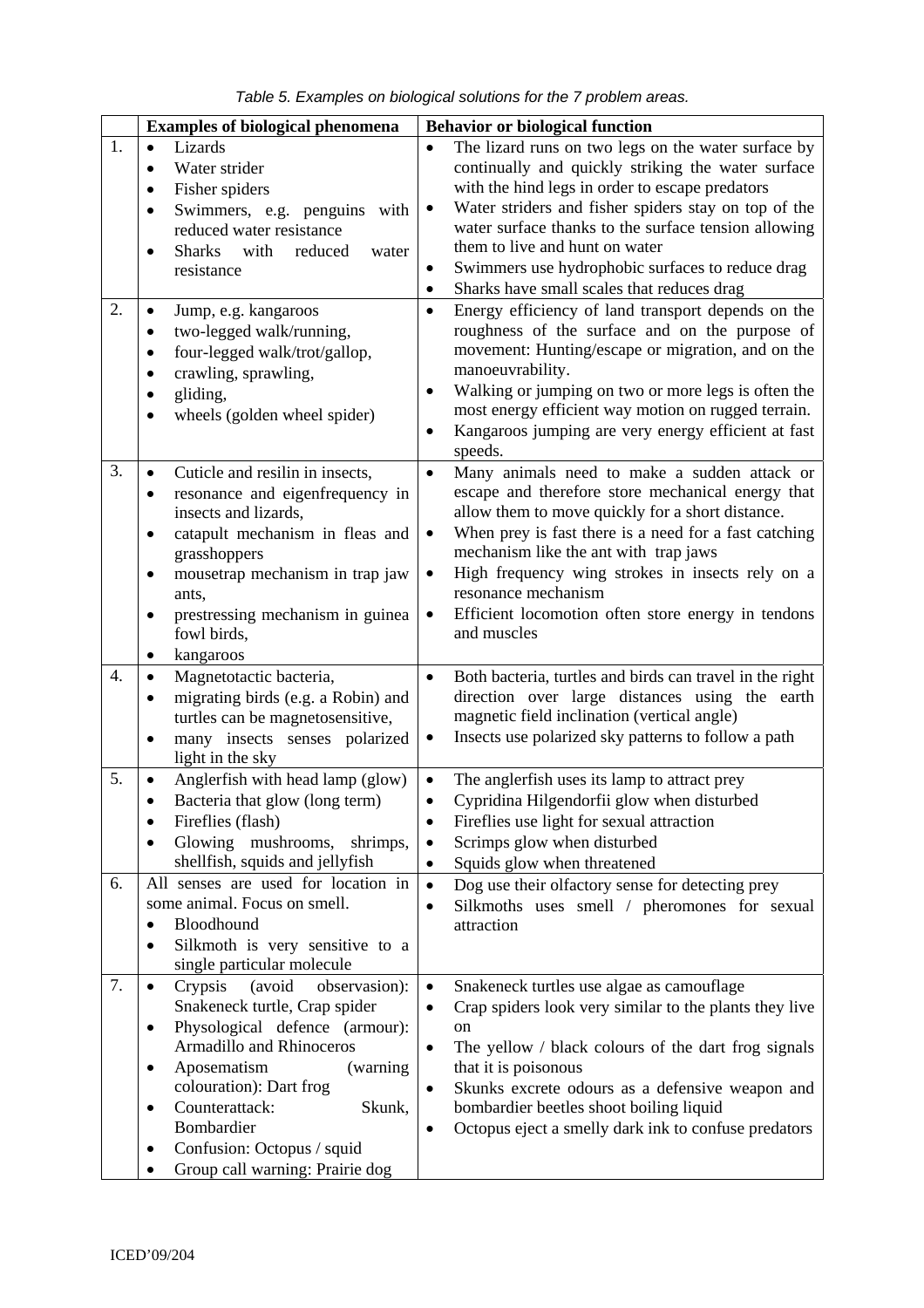ment of the light intensity. More important for the biologist is the spectrum of the light since it can be used to differentiate between different species.

## **3.4 Interpretation**

Based on the understanding of the biological phenomena achieved in the analysis the next step was to interpret the phenomena and formulate the design principles. The principles should be formulated in an abstract way in order to stimulate the generation of design concepts.



*Figure 3 Water strider Gerris remigis [13,Photo Markus Gayda]* 

## *Problem area 1*

For problem area 1 "Energy efficient movement on water (walk on water)" 2 principles were found for staying on top of water and another 2 for reducing water flow resistance when swimming at the water surface.

- For very light structures like the water strider (figure 3) a principle that prevent braking the water surface is to use a strongly hydrophobic surface to prevent wetting and thus utilizing surface tension forces. Details on the mechanics is described by [23].
- More heavy structures like the basilisk lizard can use the surface tension forces in a clever way to generate lift and trust by first striking the water surface with the foot and then strike the foot downward with an elliptical motion to create an air pocket around it, and then pull it out of the water.
- Ducks have reduced drag when swimming at the water surface due to a multiscale structure and a hydrophobic surface. The hydrophobic surface is not wetted and can be achieved by coating the surface with wax. Small scales in the surface where the troughs between the scales are so small that they prevent wetting also add to the reduced drag.



*Figure 4. A jumping kangaroo can be more energy efficient than other forms of 2 and 4 legged animals.* 

#### *Problem area 2*

In problem area 2 "Energy efficient movement in rugged terrain" a central element is the temporary storage of energy in the motion, i.e. the conversion between kinematic and potential energy. The principle in walking on two legs could be formulated as follows. One leg is lifted and while the body tilts forward, the leg is moved forward. The leg is lowered and when encountering the surface the energy is stored by stretching the tendons. The other leg is now lifted and the energy in the tendons are used to move the body forward and lift the first leg. However the efficiency of energy storage is very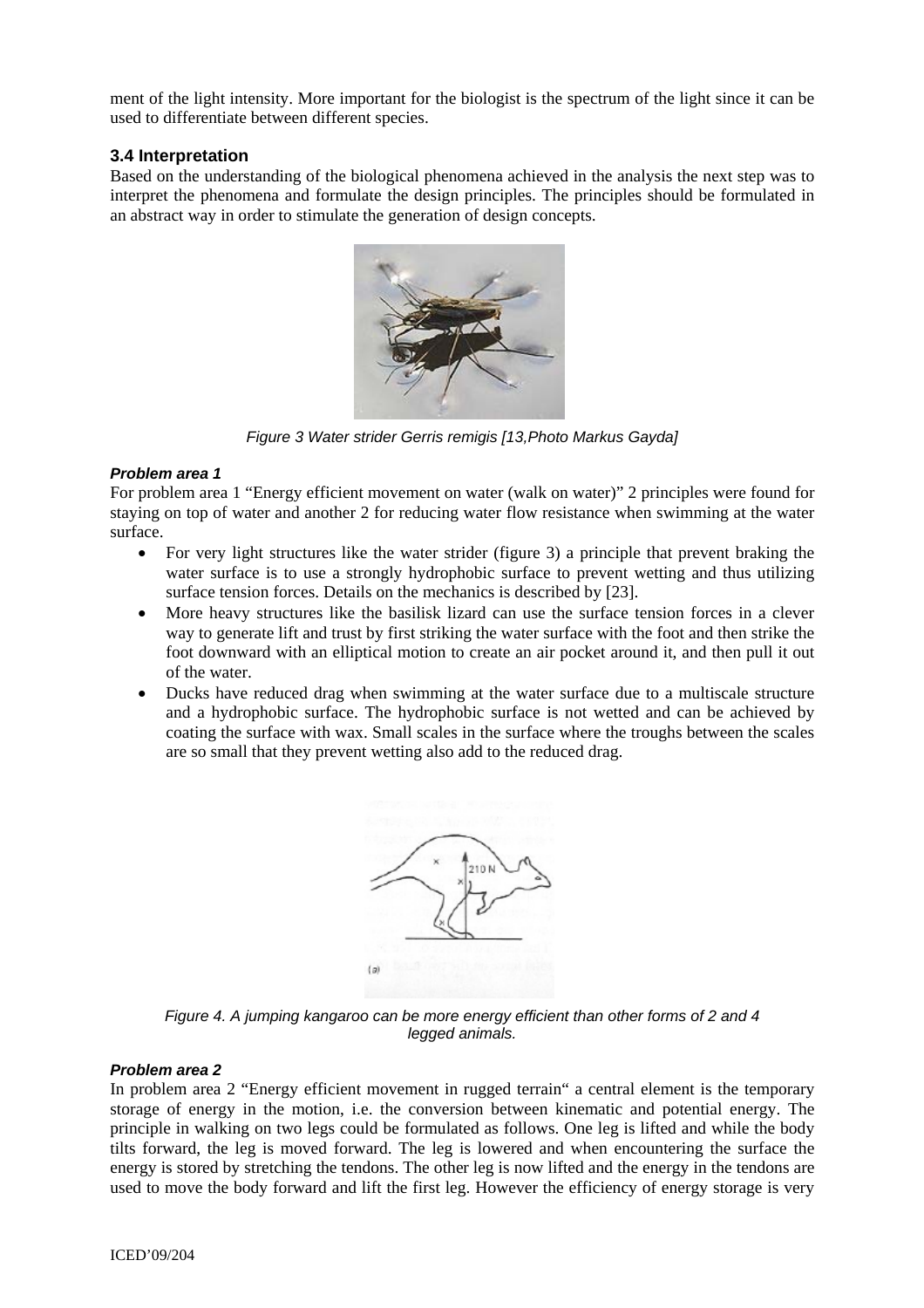different in different animals. Jumping kangaroos can store a high fraction of the motion energy in their tendons. At speeds from 5-15 m/s kangaroo jumping is more energy efficient compared to other forms of 2 and 4 legged walking and running [24].

Apart from this spring-like principle a pendulum principle is used in walking to reuse energy.

#### *Problem area 3*

Problem area 3 was "Mechanical energy storage, short duration high impact energy in/output <-> long lasting low impact energy in/output". Also here a central element is the conversion of kinematic and potential energy. For the flea the trick is to prestress an elastic material that quickly can deliver the energy for the jump (figure 5). The principle in the mechanism is that the lower part of the leg is moved to the front most position towards a physical stop. An elastic material (a tendon) is pulled strongly like a rubber band. The elastic material is moved backwards whereby it passes the centre for rotation causing the lower part of the leg to flip very quickly backwards.

Certain lizards and many insects make use of resonance to save energy. The 2 legged Bipedalus physiciensis elegans use its spine to store energy as oscillation [25] similar to the way a child keep a robe swing moving (figure 5). The trick is to use a mechanism with the right eigenfrequency where a minimum of energy is needed to keep it swinging.



*Figure 5. A 2 legged Bipedalus physiciensis elegans that make use of the oscillations in its spine for energy savings [25] and the flea jumping mechanism – the hind leg marked with green, at left the muscle is being tightened and at right the leg is starting the jump [26].* 

#### *Problem area 4*

The fourth problem area about navigation can be solved using magnetic fields or polarization patterns. The magnetic fields can be thought of as large guidelines that can be difficult to see unless the right sensors are available. Like a compass the sensors will indicate a direction. The magnetic field lines point more or less north-south and their vertical angle is different depending on the latitude. The horizontal angle is called the 'declination' and the vertical is the 'inclination'. However a shortcoming is that the sensor does not tell which of the guiding lines that is followed – or formulated in another way: one will know how to head north but not the westward position.

The other solution was the use of polarization patterns in the sky. The patterns change slowly so the principle is here reminds of using the full moon as a guiding star.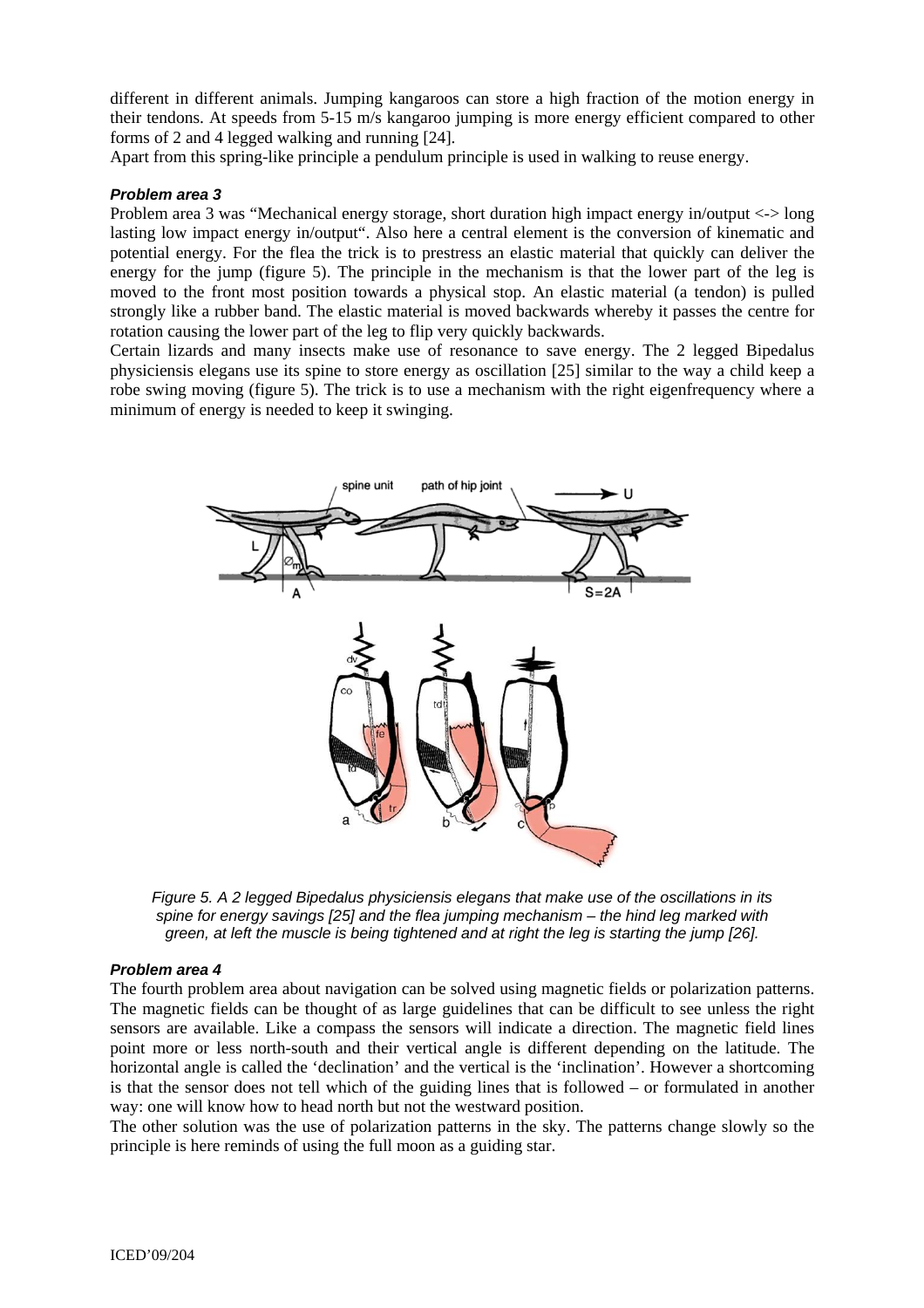#### *Problem area 5*

Problem area 5 was "Active shining in darkness". Several of the creatures that emit light uses a light emitting substance called luceferin. When luceferin is oxidiced in the presence of a catalyst called luceferase it emits light. The process can be reversed by reducing (removing the oxygen) from the luceferin and in this way a rechargeable lamp should be possible.



*Figure 6. The glowing shellfish Cypridina Hilgendorfii [23, photo: Dr. Toshio Goto]* 

#### *Problem area 6*

Detection of victims in catastrophes, which was problem area 6, could be done using smell. There are 2 principles: One is to use a wide spectrum sensor (similar to the blood hound nose) to detect a variety of smells. Like the dog the sensor could be trained by smelling to a piece of clothes belonging to the missing person, or it could be trained to search for human type odours. The other principle is to use a simple sensor that only recognises a single olfactory agent that is characteristic to human beings – similar to the way a silk moth sense a single agent.

#### *Problem area 7*

One of the solutions to problem area 7 "Prevention of personal attack" is the "skunk" principle: to spray out a substance towards the aggressor that will make it/him go away. The substance could be something very stinky (like the skunk) but there are other possibilities. It could be a drug that will make the aggressor passive. The Bombardier Beetle shoots boiling water towards an aggressor. The heat and pressure is made in a chemical reaction.

## **3.5 Design**

Having a number of different design principles the rest of the process is like normal designing. For each principle should alternative design concepts be formulated and drawn, see figure 7. This took place in the last week of the experiment.

For the first problem area a set of boots that 'can walk on water' was proposed. The concept is called 'Aquagile' (fig. 7A.) and is based on the 2 lifting power principles from the lizard. These are the impact reaction from slamming the water surface and a displacement of water that create temporary buoyancy. The person needs to run 6 steps a second to create enough lifting force and this is achieved with pneumatic soles that quickly can be inflated and deflated.

The second group was inspired by the kangaroo and combined the existing patented Poweriser jumping mechanism with a larger contact area and lower point of gravity to improve the cross country properties in rugged terrain. The contact area was increased using a three toe solution which is a simplified version of the kangaroo foot. The larger contact area makes the mechanism less sensitive to differences in level and surface hardness. The gravity point was lowered by placing the spring behind the leg. The solution called RoughJumber is shown in fig. 7B.

In problem area 3 focus is on resonance and eigenfrequency for energy conservation inspired by the wing driving mechanism in many insects. When part of the insect exoskeleton vibrates at its eigen-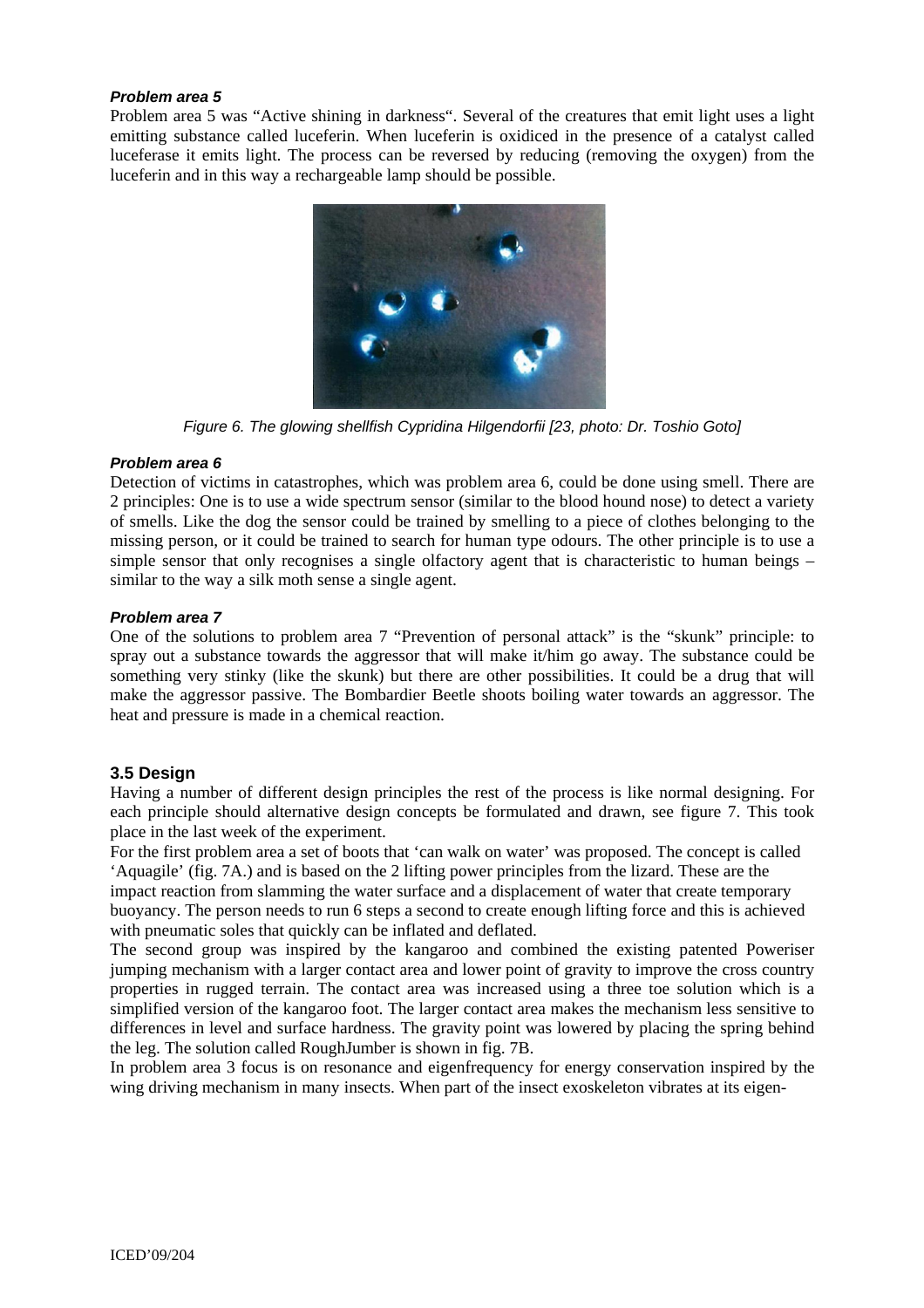

*Figure 7. Solution concepts for the 6 student groups: A. Aquagile, B. RoughJumber, C. Resonating skateboard, D. 3D compas, E. Lightpod, and F. ArmGuard.* 

frequency extra force to pull the wing downward is achieved. This principle was used to sketch a skateboard fitted with larger wheels and a pedal. The person on the skateboard steps repeatedly on the pedal that makes the wheels rotate. At a given speed a minimum of force is required to maintain the motion. The resonating skateboard is illustrated in figure 7C.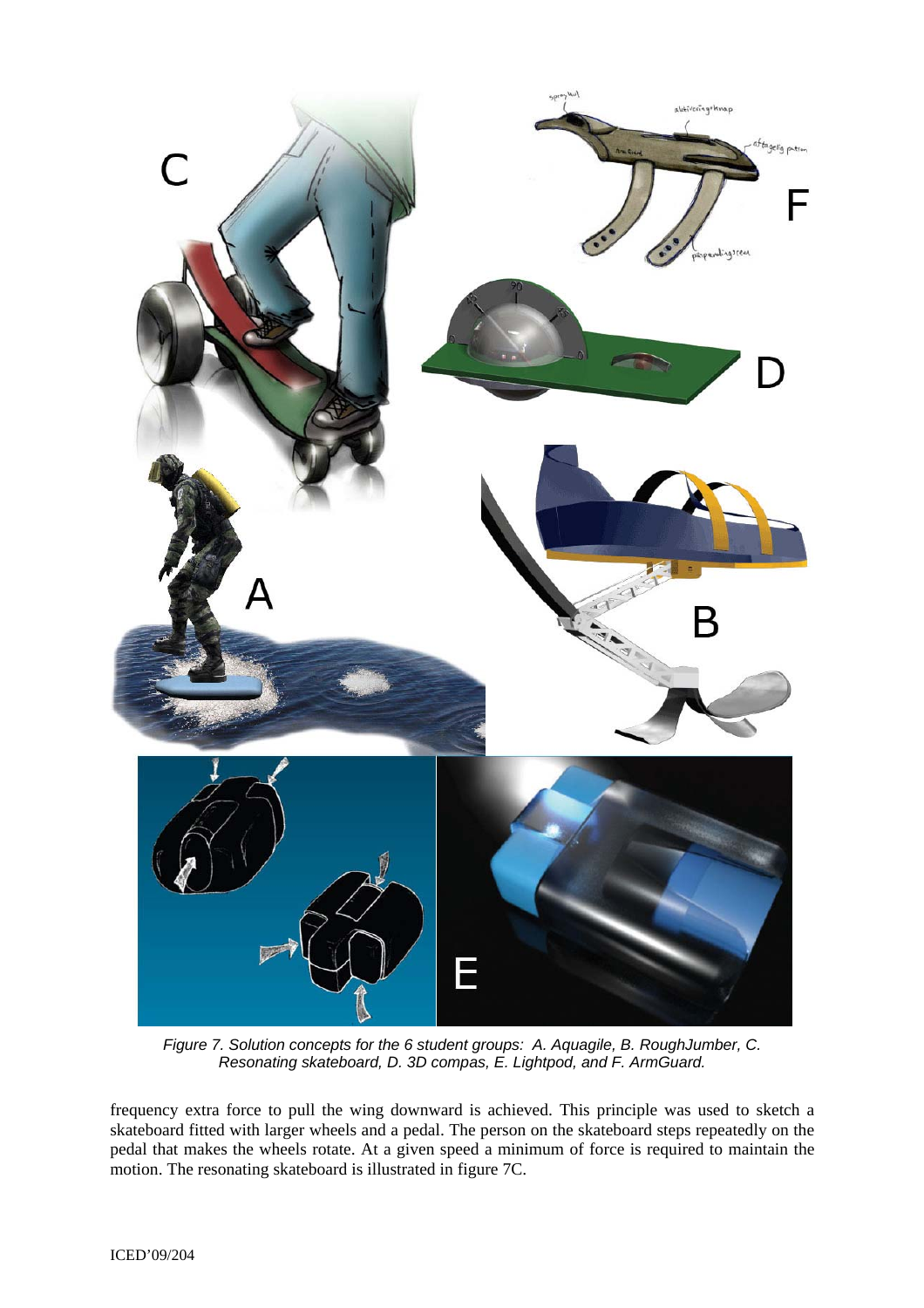Problem area 4 focused on a low tech alternative to a GPS (Global Positioning System) based on magnetism. The system is inspired by migrating birds and marine animals and their magnetic field based orientation. The animals do not only sense where the magnetic pole is but also register the inclination of the magnetic field. The vertical angle of the magnetic field is dependent on the latitude and the animal therefore knows how far north or south it is. This is used to propose a 3D compass where a magnetic needle can rotate about two axes and be compared with both a vertical and a horizontal scale. Such a 3D compass will give 2 of the 3 needed coordinates – the longitude is missing. It is shown in figure 7D.

For problem area 5 a rechargeable lamp called LightPod was suggested based on the bioluminescence principles in the Cypridina Hilgendorfii shellfish. The shellfish makes two substances called luceferin and luciferase. When both are present together with oxygen light is emitted while luceferin is oxidized into oxyluceferin. The luceferin can be regenerated by reducing the oxyluceferin. The lightPod has four champers: Camper 1 holds pure water, chamber 2 has a reducing agent, chamber 3 holds the living shelfish, and chamber 4 is the mixing chamber. When the shellfish feels a raised pressure in the water coming from pulling one of the buttons on the lamp they emit the luceferin and luceferase into the water which is then directed into chamber 3 and the light is emitted. When all the luceferin is oxidized the reducing agent from chamber 2 regenerates the luceferin and the lamp will work again. The LightPod concept is shown in figure 7E.

The student in group 6 stopped on the course before reaching the design phase.

Group 7 made a self-defense mechanism called ArmGuard inspired by the Bombardier beetle and the skunk. The ArmGuard is a bracelet holding a spray with skunk-oil that can be fired toward an aggressor when the wearer feels unsafe. The oil should smell horrible but not be poisonous. Armguard is seen in figure 7F.

In general were all the proposed solutions only very rough design concepts which needs further detailing and experiments to find out if they work as imagined. However a physical mock-up of the resonance mechanism in the skateboard was made and showed that the principle works.

## 4. CONCLUSION

A biomimetic experiment has been made with the help of 12 experienced design engineering students that had no previous experience with biomimetics. For 7 selected problem areas a biomimetic search was done using commonly available university library books and online journals. The participants managed to do the searches with a minimum of instruction and came up with an impressive amount of biological analogies and useful design principles. Search results were focussed on a macro level looking mainly at animals and their behaviour. Biological analogies at the macro level have the advantage of being more straight forward to comprehend for mechanically oriented design engineers. The wealth of analogies at the micro level is much lager but require more biological knowledge to understand.

The results indicate that biomimetics has a promising potential as a design methodology helping the designer in the creative quest for ideas and inspiration. It also shows that engineering designers can benefit from the method and use it within a learning time of 2 weeks. Directly asked about their experiences the students mentioned the following points:

- Fun but also difficult to work with the nature and biological literature.
- Solutions that works in nature convinces and motivates further work.

#### **ACKNOWLEDGEMENTS**

Thanks goes to the participants in the experiment for good biomimetic work and an inspiring atmosphere: Kaspar Alvestad Stensletten, Mads Buur Mortensen, Hans Christian Stentoft-Christensen, Rasmus Nielsen, Jon Storm Madsen, Morten Lunde, Christoffer Viktor Smith, Jakob Halkjær Pedersen, Kasper Thorsager Jakobsen, Hans Christian Schubell, Magnus Edvard Nielsen and Rune Fogh. Thanks to Tomas Benzon for bringing a needed graphical improvement to figure 1.

#### **REFERENCES**

- [1] Benyus J.M. *Biomimicry innovation inspired by nature*, 1997 (Perennial HarperCollins Publishers).
- [2] Bar-Cohen Y. (ed) *Biomimetics biology inspired technologies*, 2006 (Taylor & Francis).
- [3] Kato, N. and Kamimura S. *Bio-mechanics of swimming and flying*, 2007 (Springer)